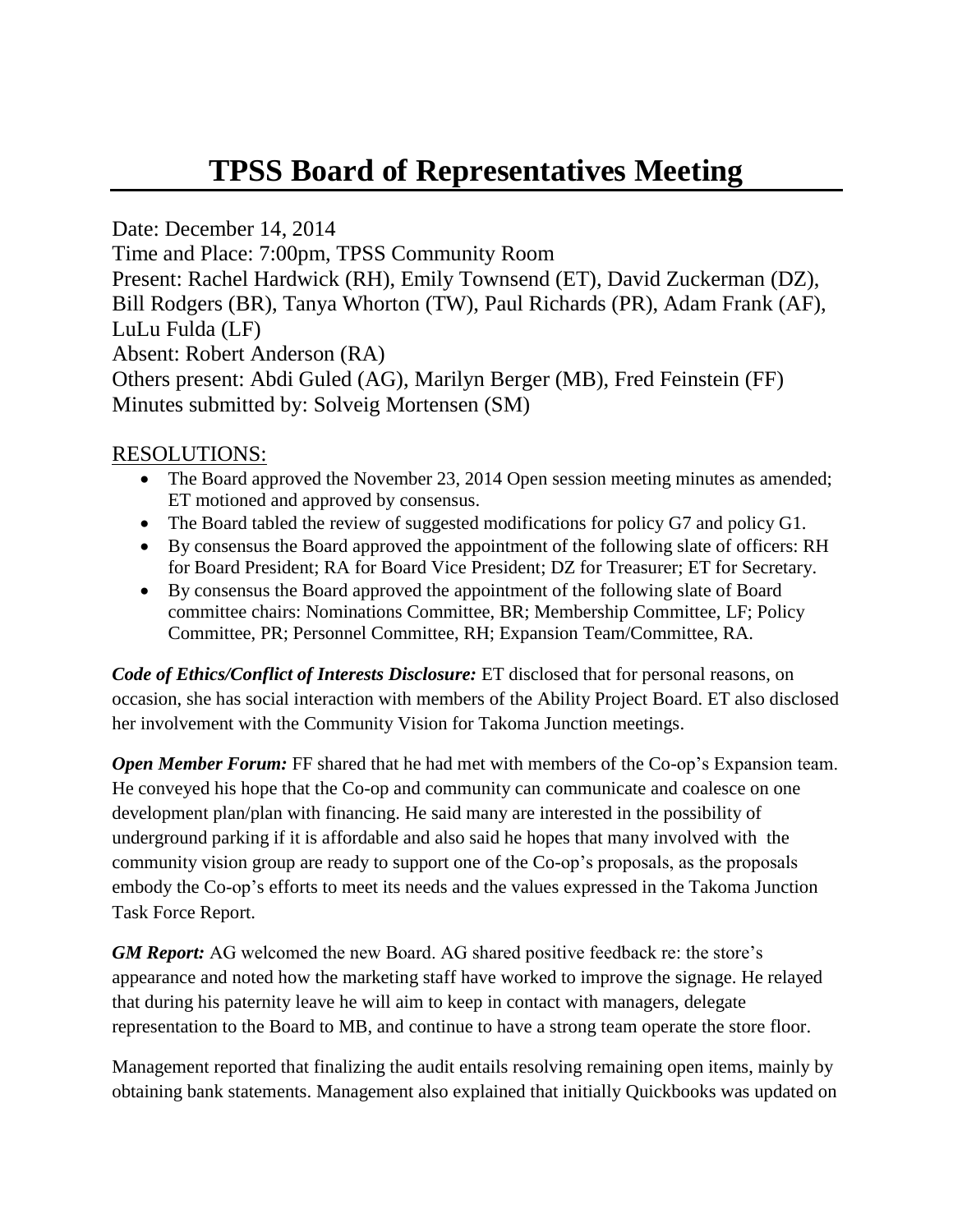one computer but not others, which caused errors that had to be corrected and affected the turnaround time with the auditors. **AG agreed to give the Board an estimate on the turnaround time for the financial statements.**

AG shared that the recent Pajamarama day was a success. He described how the Co-op is transitioning from Super Thursday to M.A.D. Money in response to the Co-op's customer survey and that the Co-op anticipates the new discount day structure may help with overcrowding. The Board discussed the Co-op's eventually reviewing the financial effects of the discount program. AG confirmed that the employee handbook is complete.

Management informed the Board that the recently paid property taxes covered a period of roughly two years and several months.

*Board Officer and Committee Chairs:* RH and TW recounted how in the previous year, the Board considered ways to increase greater continuity with its Board officers and made efforts to build that within its officer ranks. TW invited all Board reps. to remain interested in officer roles and opened the meeting for any nominations.

TW nominated RH for role of President and DZ seconded. RH nominated RA for VP and PR seconded. PR nominated DZ to be Treasurer and ET seconded. DZ nominated ET to be Secretary and PR seconded.

*Committee Chairs:* RH relayed that the by-laws require an audit and finance committee as one of the Board's standing committees; currently the entire Board comprises this committee, the FAC. RH proposed the Board create a standing policy committee to handle policy changes by bringing them to the Board at the point of voting and in effect further streamline Board meetings. RH and TW described how the Nominations Committee not only needs election preparation, but also year round recruitment and event participation. In final, RH asked that Board chairs complete short, written reports of committee meetings and forward them to the Board Administrator.

Board reps. joined the following committees, with the following designated Chairs:

- Nominations Committee: BR, Chair; PR and AF
- Membership Committee: LF, Chair; ET, TW and PR
- Policy Committee: PR, Chair; DZ and AF
- Personnel Committee: RH, Chair; RA, TW
- Expansion Team/Committee: RA

*Board calendar:* The Board agreed to hold its meetings at 6pm on the 4th Sunday of the month, with the exceptions of May (May 31st) and December (December  $13<sup>th</sup>$ ) for 2015. RH shared the upcoming City Council meeting dates of January  $12<sup>th</sup>$  and  $26<sup>th</sup>$ .

#### MEETING ADJOURNED: 8:20PM